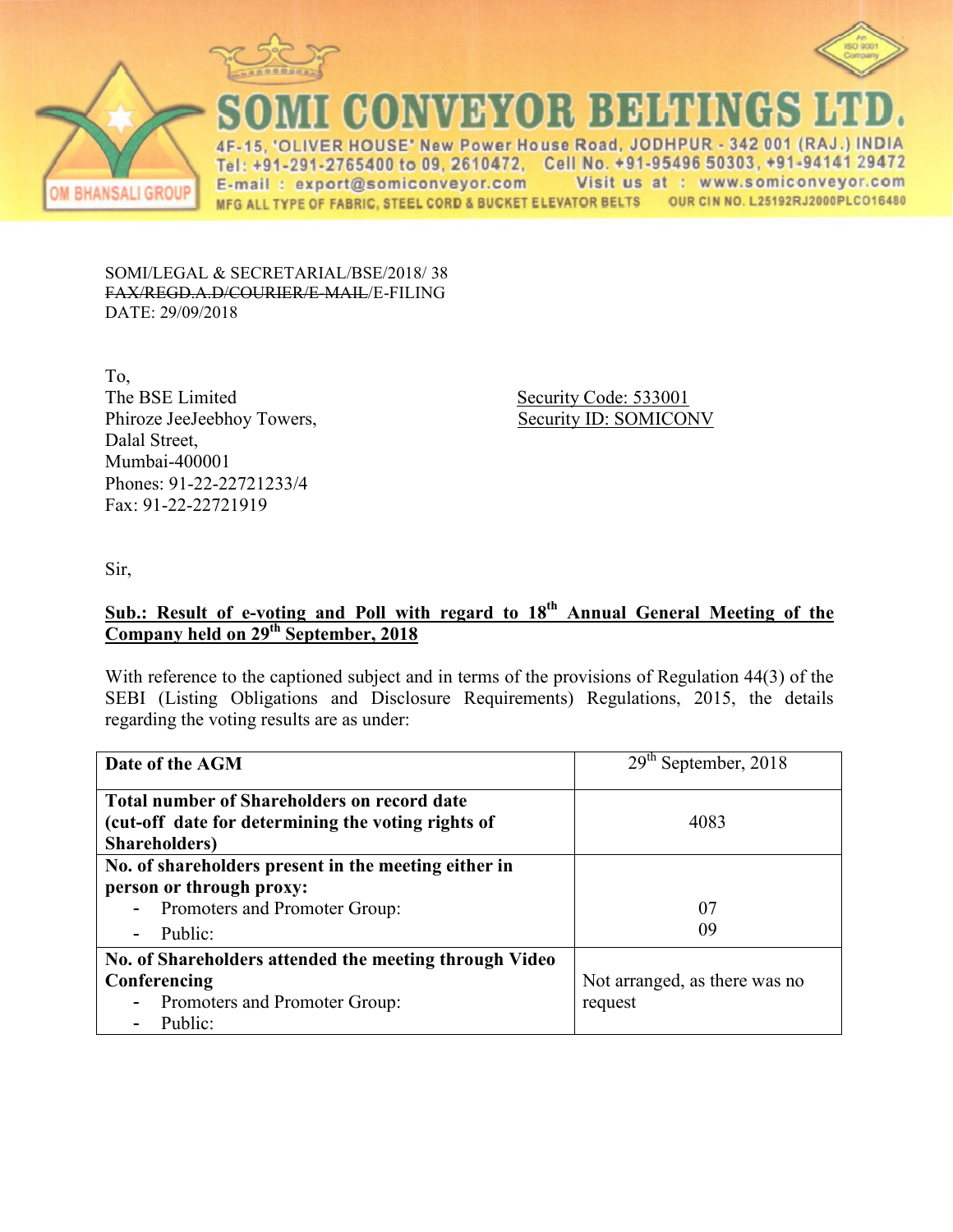

## **AGENDA WISE DISCLOSURE:**

**Resolution No. 1:** To receive, consider and adopt the Audited Financial Statements of the Company for the financial year ended 31st March, 2018, together with the Reports of the Board of Director's and the Auditor's thereon.

| <b>Resolution</b><br>Special)   | required:                                         | (Ordinary/                      | <b>Ordinary Resolution</b>       |                                                                               |                                         |                                    |                                                                            |                                                                          |
|---------------------------------|---------------------------------------------------|---------------------------------|----------------------------------|-------------------------------------------------------------------------------|-----------------------------------------|------------------------------------|----------------------------------------------------------------------------|--------------------------------------------------------------------------|
| interested<br>are<br>resolution | Whether promoter/ promoter group<br>in<br>the     | agenda/                         | $\mathbf{N}\mathbf{0}$           |                                                                               |                                         |                                    |                                                                            |                                                                          |
| Category                        | <b>Mode of</b><br><b>Voting</b>                   | No. of<br>shares<br>held<br>(1) | No. of<br>votes<br>polled<br>(2) | % of Votes<br>Polled on<br>outstanding<br>shares<br>$(3)=[(2)/(1)]$<br>$*100$ | No. of<br>Votes-<br>in<br>favour<br>(4) | No. of<br>Votes-<br>against<br>(5) | % of Votes<br>in favour<br>on votes<br>polled<br>$(6)=[(4)/(2)]$<br>$*100$ | % of Votes<br>against on<br>votes<br>polled<br>$(7)=[(5)/(2)]$<br>$*100$ |
| Promoter                        | <b>E-Voting</b>                                   | $\overline{0}$                  | $\theta$                         | $\theta$                                                                      | $\mathbf{0}$                            | $\overline{0}$                     | $\mathbf{0}$                                                               | $\overline{0}$                                                           |
| and<br>Promoter                 | Poll                                              | 6955787                         | 6955787                          | 100%                                                                          | 6955787                                 | $\overline{0}$                     | 100%                                                                       | $\overline{0}$                                                           |
| Group                           | <b>Postal</b><br><b>Ballot</b> (if<br>applicable) | $\overline{0}$                  | $\overline{0}$                   | $\boldsymbol{0}$                                                              | $\overline{0}$                          | $\overline{0}$                     | $\boldsymbol{0}$                                                           | $\overline{0}$                                                           |
|                                 | <b>Total</b>                                      | 6955787                         | 6955787                          | 100%                                                                          | 6955787                                 | $\boldsymbol{0}$                   | 100%                                                                       | $\boldsymbol{0}$                                                         |
| Public $-$                      | <b>E-Voting</b>                                   | $\boldsymbol{0}$                | $\mathbf{0}$                     | $\boldsymbol{0}$                                                              | $\boldsymbol{0}$                        | $\mathbf{0}$                       | $\boldsymbol{0}$                                                           | $\boldsymbol{0}$                                                         |
| <b>Institutions</b>             | Poll                                              | $\overline{0}$                  | $\overline{0}$                   | $\overline{0}$                                                                | $\overline{0}$                          | $\overline{0}$                     | $\overline{0}$                                                             | $\overline{0}$                                                           |
|                                 | <b>Postal</b><br><b>Ballot</b> (if<br>applicable) | $\overline{0}$                  | $\overline{0}$                   | $\boldsymbol{0}$                                                              | $\overline{0}$                          | $\overline{0}$                     | $\boldsymbol{0}$                                                           | $\overline{0}$                                                           |
|                                 | <b>Total</b>                                      | $\mathbf{0}$                    | $\theta$                         | $\overline{0}$                                                                | $\mathbf{0}$                            | $\overline{0}$                     | $\overline{0}$                                                             | $\overline{0}$                                                           |
| <b>Public-Non</b>               | <b>E-Voting</b>                                   | $\overline{0}$                  | $\theta$                         | $\overline{0}$                                                                | $\overline{0}$                          | $\mathbf{0}$                       | $\overline{0}$                                                             | $\mathbf{0}$                                                             |
| <b>Institutions</b>             | Poll                                              | 900                             | 900                              | 100%                                                                          | 900                                     | $\overline{0}$                     | 100%                                                                       | $\mathbf{0}$                                                             |
|                                 | <b>Postal</b><br><b>Ballot</b> (if<br>applicable) | $\overline{0}$                  | $\overline{0}$                   | $\boldsymbol{0}$                                                              | $\overline{0}$                          | $\overline{0}$                     | $\boldsymbol{0}$                                                           | $\overline{0}$                                                           |
|                                 | <b>Total</b>                                      | 900                             | 900                              | 100%                                                                          | 900                                     | $\boldsymbol{0}$                   | 100%                                                                       | $\boldsymbol{0}$                                                         |
| <b>Total</b>                    |                                                   | 6956687                         | 6956687                          | 100%                                                                          | 6956687                                 | $\boldsymbol{0}$                   | 100%                                                                       | $\boldsymbol{0}$                                                         |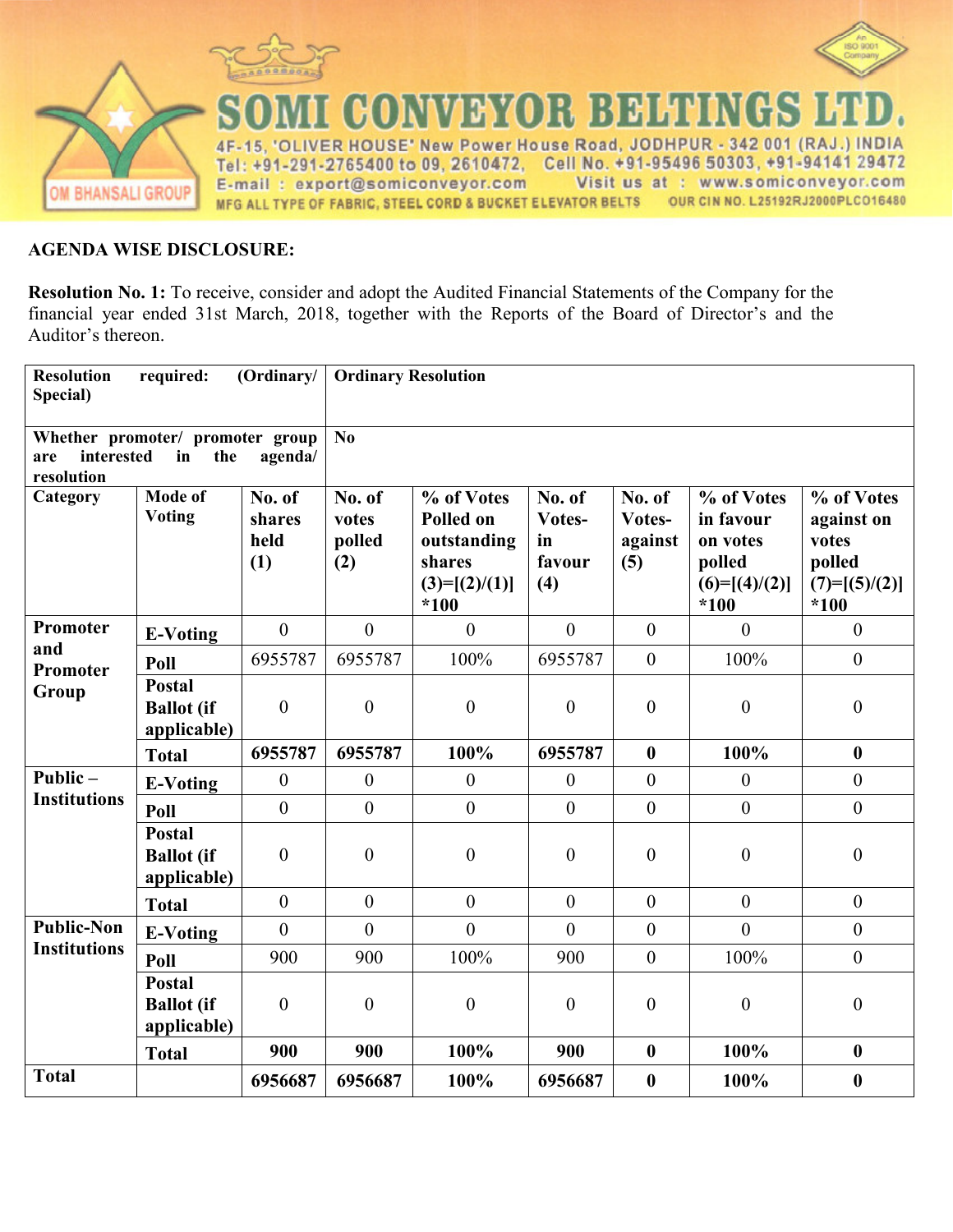



CONVEYOR BELTINGS ER HOUSE' New Power House Road, JODHPUR  $-342001$  (RAJ INDIA  $4F$  $15$ 'О Tel: +91-291-2765400 to 09, 2610472, Cell No. +91-95496 50303, +91-94141 29472 Visit us at : www.somiconveyor.com E-mail: export@somiconveyor.com OUR CIN NO. L25192RJ2000PLCO16480 MFG ALL TYPE OF FABRIC, STEEL CORD & BUCKET ELEVATOR BELTS

**Resolution No. 2:** To Declare (Approve) dividend of Re. 0.50/- per share on 11779656 equity shares for the financial year 2017-18:

| <b>Resolution</b><br>Special)   | required:                                         | (Ordinary/                      | <b>Ordinary Resolution</b>       |                                                                                      |                                         |                                    |                                                                            |                                                                          |
|---------------------------------|---------------------------------------------------|---------------------------------|----------------------------------|--------------------------------------------------------------------------------------|-----------------------------------------|------------------------------------|----------------------------------------------------------------------------|--------------------------------------------------------------------------|
| interested<br>are<br>resolution | Whether promoter/ promoter group<br>in<br>the     | agenda/                         | No                               |                                                                                      |                                         |                                    |                                                                            |                                                                          |
| Category                        | <b>Mode of</b><br>Voting                          | No. of<br>shares<br>held<br>(1) | No. of<br>votes<br>polled<br>(2) | % of Votes<br><b>Polled on</b><br>outstanding<br>shares<br>$(3)=[(2)/(1)]$<br>$*100$ | No. of<br>Votes-<br>in<br>favour<br>(4) | No. of<br>Votes-<br>against<br>(5) | % of Votes<br>in favour<br>on votes<br>polled<br>$(6)=[(4)/(2)]$<br>$*100$ | % of Votes<br>against on<br>votes<br>polled<br>$(7)=[(5)/(2)]$<br>$*100$ |
| Promoter                        | <b>E-Voting</b>                                   | $\boldsymbol{0}$                | $\theta$                         | $\overline{0}$                                                                       | $\overline{0}$                          | $\boldsymbol{0}$                   | $\overline{0}$                                                             | $\overline{0}$                                                           |
| and<br>Promoter                 | Poll                                              | 6955787                         | 6955787                          | 100%                                                                                 | 6955787                                 | $\boldsymbol{0}$                   | 100%                                                                       | $\boldsymbol{0}$                                                         |
| Group                           | <b>Postal</b><br><b>Ballot</b> (if<br>applicable) | $\overline{0}$                  | $\overline{0}$                   | $\overline{0}$                                                                       | $\overline{0}$                          | $\boldsymbol{0}$                   | $\boldsymbol{0}$                                                           | $\theta$                                                                 |
|                                 | <b>Total</b>                                      | 6955787                         | 6955787                          | 100%                                                                                 | 6955787                                 | $\boldsymbol{0}$                   | 100%                                                                       | $\boldsymbol{0}$                                                         |
| Public $-$                      | <b>E-Voting</b>                                   | $\boldsymbol{0}$                | $\mathbf{0}$                     | $\boldsymbol{0}$                                                                     | $\theta$                                | $\boldsymbol{0}$                   | $\boldsymbol{0}$                                                           | $\overline{0}$                                                           |
| <b>Institutions</b>             | Poll                                              | $\boldsymbol{0}$                | $\overline{0}$                   | $\overline{0}$                                                                       | $\boldsymbol{0}$                        | $\boldsymbol{0}$                   | $\mathbf{0}$                                                               | $\mathbf{0}$                                                             |
|                                 | <b>Postal</b><br><b>Ballot</b> (if<br>applicable) | $\boldsymbol{0}$                | $\overline{0}$                   | $\boldsymbol{0}$                                                                     | $\boldsymbol{0}$                        | $\boldsymbol{0}$                   | $\boldsymbol{0}$                                                           | $\boldsymbol{0}$                                                         |
|                                 | <b>Total</b>                                      | $\theta$                        | $\theta$                         | $\theta$                                                                             | $\theta$                                | $\theta$                           | $\theta$                                                                   | $\boldsymbol{0}$                                                         |
| <b>Public-Non</b>               | <b>E-Voting</b>                                   | $\overline{0}$                  | $\overline{0}$                   | $\overline{0}$                                                                       | $\overline{0}$                          | $\boldsymbol{0}$                   | $\overline{0}$                                                             | $\boldsymbol{0}$                                                         |
| <b>Institutions</b>             | Poll                                              | 900                             | 900                              | 100%                                                                                 | 900                                     | $\overline{0}$                     | 100%                                                                       | $\overline{0}$                                                           |
|                                 | <b>Postal</b><br><b>Ballot</b> (if<br>applicable) | $\overline{0}$                  | $\overline{0}$                   | $\boldsymbol{0}$                                                                     | $\theta$                                | $\boldsymbol{0}$                   | $\boldsymbol{0}$                                                           | $\boldsymbol{0}$                                                         |
|                                 | <b>Total</b>                                      | 900                             | 900                              | 100%                                                                                 | 900                                     | $\boldsymbol{0}$                   | 100%                                                                       | $\bf{0}$                                                                 |
| <b>Total</b>                    |                                                   | 6956687                         | 6956687                          | 100%                                                                                 | 6956687                                 | $\boldsymbol{0}$                   | 100%                                                                       | $\bf{0}$                                                                 |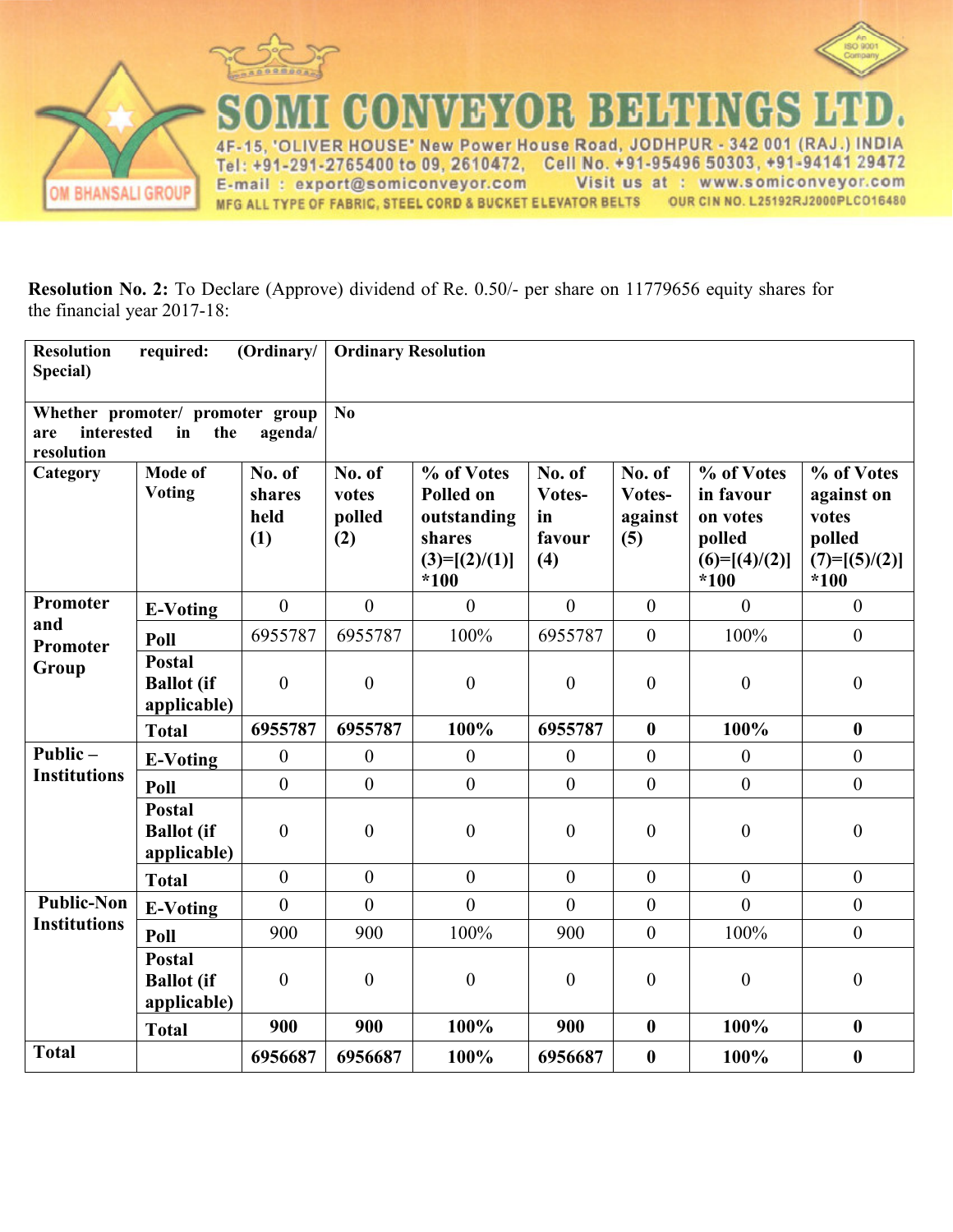



**CONVEYOR BELTINGS** ER HOUSE' New Power Hous 342 001 **IDIA** Road, JODHPU  $4F$ 5 Tel: +91-291-2765400 to 09, 2610472, Cell No. +91-95496 50303, +91-94141 29472 E-mail: export@somiconveyor.com Visit us at : www.somiconveyor.com OUR CIN NO. L25192RJ2000PLCO16480 MFG ALL TYPE OF FABRIC, STEEL CORD & BUCKET ELEVATOR BELTS

Scrutinizer's Reports are also attached.

Kindly take the above on record.

Thanking You

Yours faithfully,

## **FOR SOMI CONVEYOR BELT ELTINGS LIMITED**



(Company Secretary and Compliance Officer)

Date: 29/09/2018 Place: Jodhpur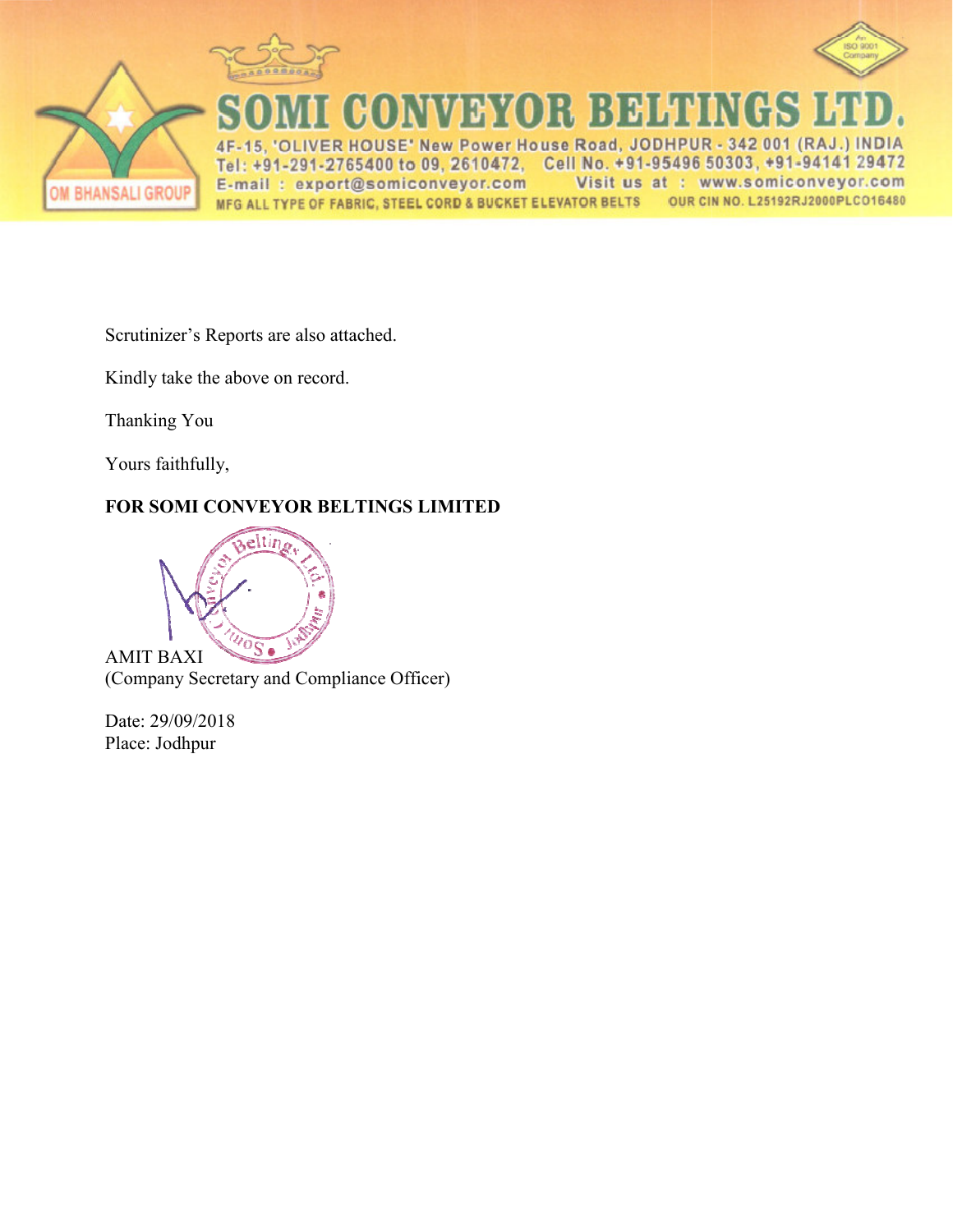

**CS. AVIJIT VASU B.Sc., M.COM, ACS Practicing Company Secretary** 

#### **CORPORATE TOWER PLOT NO: 21 & 22 BEHIND BANK OF MAHARASHTRA SECOND PULIYA COMMERCIAL CENTRE CHOPASNI HOUSING BOARD,JODHPUR PHONES: 9799166147 E- mail: avijitvasu@yahoo.in**

## **FORM No. MGT-13**

## **Report of Scrutinizer(s)**

*[Pursuant to rule section 109 of the Companies Act, 2013 and rule 21(2)* of the Companies (Management and Administration) Rules, 2014*]*

To, The Chairman, 18<sup>th</sup> Annual General Meeting of the Equity Shareholders of SOMI CONVEYOR BELTINGS LIMITED Held on Saturday, 29th September, 2018 at 4F-15, "Oliver House", New Power House Road, Jodhpur

## **REF.: 18th Annual General Meeting of the Equity Shareholders of SOMI CONVEYOR BELTINGS LIMITED Held on Saturday, 29th September, 2018 at 4F-15, "Oliver House", New Power House Road, Jodhpur**

Dear Sir,

I, Avijit Vasu, Practicing Company Secretary having office at Plot No: 21&22, Behind Bank of Maharashtra, 2nd Puliya, Commercial Centre, Chopasani Housing Board, Jodhpur, Rajasthan has been appointed as Scrutinizer(s) for the purpose of the poll taken on the below mentioned resolution(s), at the  $18<sup>th</sup>$  Annual General Meeting of the Equity Shareholders of SOMI CONVEYOR BELTINGS LIMITED, held on Saturday,  $29<sup>th</sup>$  September, 2018 at 4F-15, "Oliver House", New Power House Road, Jodhpur, submit my report as under :

- 1. After the time fixed for closing of the poll by the Chairman, ballot boxes kept for polling were locked in my presence with due identification marks placed by me.
- 2. The locked ballot boxes were subsequently opened in my presence and poll papers were diligently scrutinized. The poll papers were reconciled with the records maintained by the Company / Registrar and Transfer Agents of the Company and the authorizations / proxies lodged with the Company.
- 3. I did not find any poll papers invalid.
- 4. The result of the Poll is as under :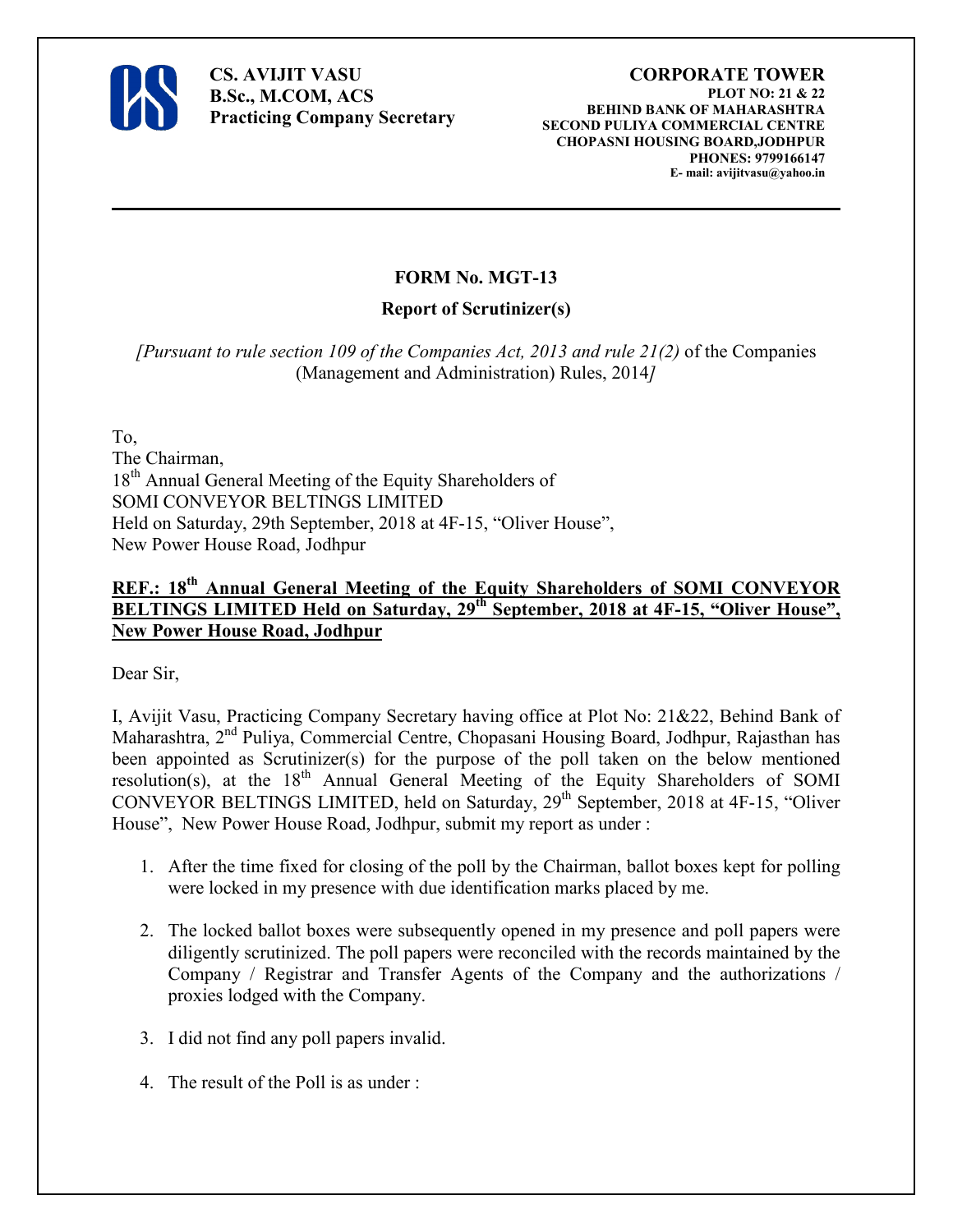#### **a) RESOLUTION 1**

To receive, consider and adopt the Audited Financial Statements of the Company for the financial year ended 31st March, 2018, together with the Reports of the Board of Director's and the Auditor's thereon.

(i) Voted in **favou**r of Resolution :

| Number of Members      | Number of votes cast | % of Total Number of |
|------------------------|----------------------|----------------------|
| present and voting (in | by them              | valid votes cast     |
| person or by proxy)    |                      |                      |
| $\mathsf{r}$           | 6956687              | $100\%$              |

#### (ii) Voted **against** the Resolution :

| Number of Members      | Number of votes cast | % of Total Number of |
|------------------------|----------------------|----------------------|
| present and voting (in | by them              | valid votes cast     |
| person or by proxy)    |                      |                      |
|                        | NП                   | NП                   |

## (iii) **Invalid** Votes :

| Total Number of Members (in     | Total Number of votes cast by |
|---------------------------------|-------------------------------|
| person or by proxy) whose votes | them                          |
| were declared invalid           |                               |
|                                 |                               |

## **b) RESOLUTION 2**

 To Declare (Approve) dividend of Re. 0.50/- per share on 11779656 equity shares for the financial year 2017-18.

(i) Voted in **favou**r of Resolution :

| Number of Members      | Number of votes cast | % of Total Number of |
|------------------------|----------------------|----------------------|
| present and voting (in | by them              | valid votes cast     |
| person or by proxy)    |                      |                      |
| h                      | 6956687              | 100%                 |

## (ii) Voted **against** the Resolution :

| Number of Members      | Number of votes cast | % of Total Number of |
|------------------------|----------------------|----------------------|
| present and voting (in | by them              | valid votes cast     |
| person or by proxy)    |                      |                      |
|                        |                      |                      |

(iii) **Invalid** Votes :

| Total Number of Members (in     | Total Number of votes cast by |
|---------------------------------|-------------------------------|
| person or by proxy) whose votes | them                          |
| were declared invalid           |                               |
|                                 |                               |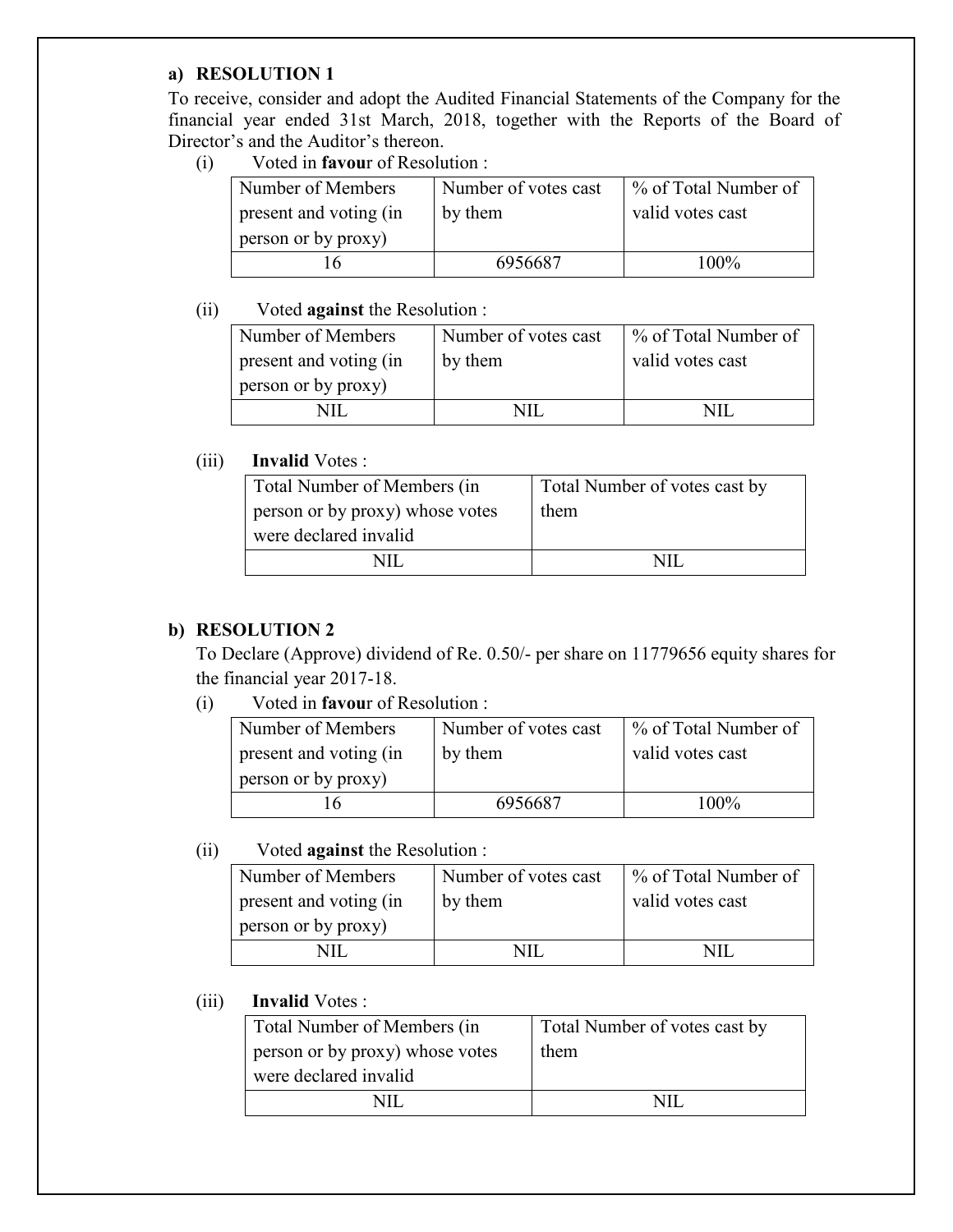- 5. A list of equity shareholders who voted "FOR", "AGAINST" and those whose votes were declared invalid for each resolution is enclosed.
- 6. The poll papers and all other relevant records were sealed and handed over to the Director authorized by the Board for safe keeping.

Thanking You,

**EVALUATE:** Yours faithfully

Jujit vka

 **CS. Aviji Avijit Vasu, Practicing Company Secretary C. P. No. 14198** 

**Place: Jodhpur Date: 29/09/2018**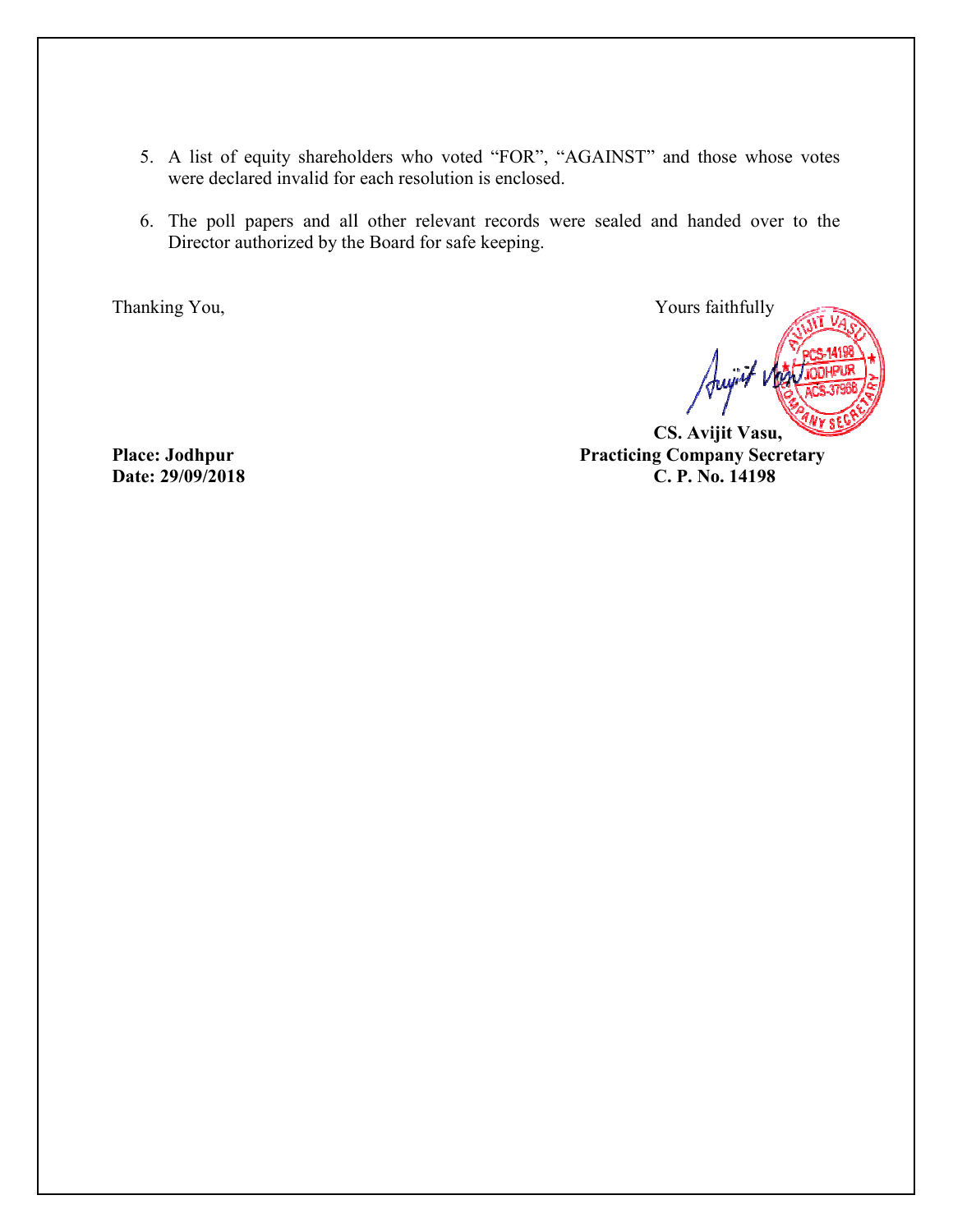

29<sup>th</sup> September, 2018

## **REPORT OF SCRUTINIZER**

# **[E-VOTING]**

[Pursuant to section 108 of the Companies Act, 2013 and rule 20 (4) (xii) of the Companies (Management and Administration) Amendments Rules, 2015]

To,

The Chairman SOMI CONVEYOR BELTINGS LIMITED 4F-15, OLIVER HOUSE, NEW POWER HOUSE ROAD, JODHPUR

Respected Sir,

# **SUB.: SCRUTINIZER'S REPORT ON E-VOTING CONDUCTED PURSUANT TO THE PROVISIONS OF SECTION 108 OF THE COMPANIES ACT, 2013 READ WITH RULE 20(4)(XII) OF THE COMPANIES (MANAGEMENT AND ADMINISTRATION) AMENDEMENTS RULES, 2015**

I Ira Baxi, Practicing Company Secretary, was appointed as a Scrutinizer by the Board of Directors of the Company, for the  $18<sup>th</sup>$  (Eighteenth) Annual General Meeting of the members of the "SOMI CONVEYOR BELTINGS LIMITED" to be held on Saturday, 29<sup>th</sup> September, 2018 at 11.30.A.M. at its registered office at 4F-15, "Oliver House", New Power House Road, Jodhpur for the purpose of scrutinizing the E-Voting process in a fair and transparent manner and ascertaining the requisite majority on E-Voting carried out as per the provisions of the Companies Act, 2013 and Clause (xii) of Sub rule (4) of Rule 20 of Companies (Management and Administration) Amendments Rules, 2015 on the resolutions referred to in this report.

We submit our report as under:

1. The E-voting period remained open from Wednesday, 26.09.2018 (9.00 a.m.) up to Friday, 28.09.2018 (05.00 p.m.)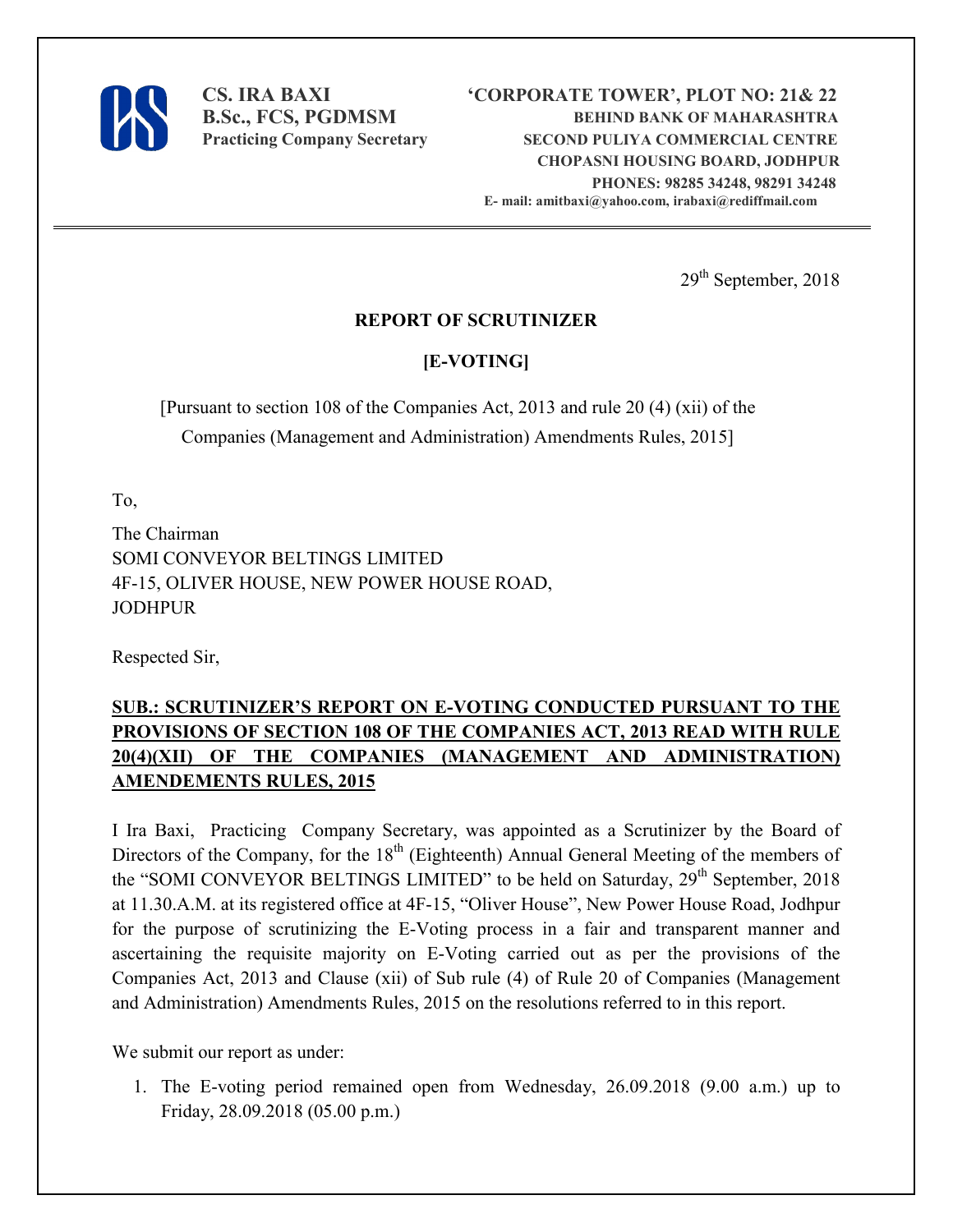- 2. The Shareholders holding shares as on the "cut off" date, i.e.  $22<sup>nd</sup>$  September, 2018 were entitled to vote on the proposed 2 (Two) resolutions as mentioned in the Notice of the  $18<sup>th</sup>$ Annual General Meeting of Somi Conveyor Beltings Limited (Item Number 1 and 2 of the Notice of the 18<sup>th</sup> Annual General Meeting of Somi Conveyor Beltings Limited).
- 3. The votes were unblocked on Saturday,  $29<sup>th</sup>$  September, 2018 around 5:31 p.m. in presence of two witnesses, namely, Ms. Rashmi Dansinghani residing at 11, Kamal Apartment, Circuit House Road, Jodhpur, and Ms. Taruna Soni residing at B-2, Kamla Market, Shiv Bhawan, Moti Chowk, Tripoliya Road, Jodhpur who are not in employment of the Company.

They have signed below in confirmation of the votes being unblocked in their presence.

(Rashmi Dansinghani

ghani) (Taruna Soni)

- 4. Thereafter the details containing, inter-alia, list of Shareholders, who voted "For" and "Against", were downloaded from the E-voting website (https://www.evotingindia.com)
- 5. The result of the e-voting is as under :

## **a) RESOLUTION 1**

Adoption of Audited Financial Statements for the Year Ended 31<sup>st</sup> March, 2018 and Auditor's Report and D Directors' Report thereon.

| Number of Members<br>voted through e-voting | Number of votes cast<br>by them | % of Total Number of<br>valid votes cast |
|---------------------------------------------|---------------------------------|------------------------------------------|
| system                                      |                                 |                                          |
|                                             | NH                              |                                          |

## (ii) Voted **against** the Resolution :

| Number of Members<br>voted through e-voting | Number of votes cast<br>by them | 1 % of Total Number of<br>valid votes cast |
|---------------------------------------------|---------------------------------|--------------------------------------------|
| system                                      |                                 |                                            |
|                                             |                                 |                                            |

#### (iii) **Invalid** Votes :

| <b>Invalid Votes:</b>         |                               |
|-------------------------------|-------------------------------|
| Total Number of Members whose | Total Number of votes cast by |
| votes were declared invalid   | them                          |
|                               |                               |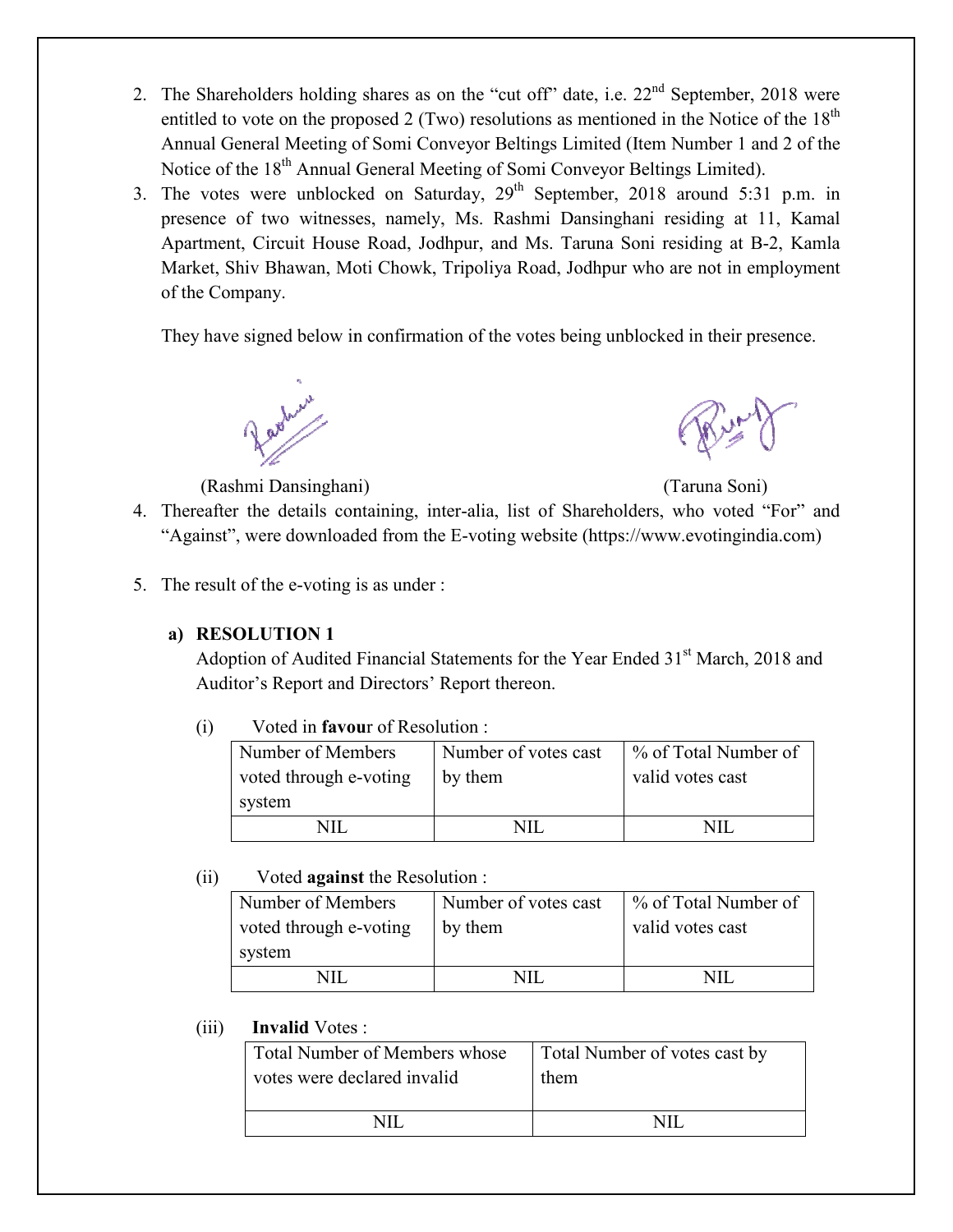## **b) RESOLUTION 2**

 To Declare (Approve) dividend of Re. 0.50/- per share on 11779656 equity shares for the financial year 2017-18:

## (i) Voted in **favour** of Resolution :

| Number of Members<br>voted through e-voting | Number of votes cast<br>by them | % of Total Number of<br>valid votes cast |  |  |
|---------------------------------------------|---------------------------------|------------------------------------------|--|--|
| system                                      |                                 |                                          |  |  |
|                                             | VШ                              | NШ                                       |  |  |

## (ii) Voted **against** the Resolution :

| Number of Members      | Number of votes cast | % of Total Number of |
|------------------------|----------------------|----------------------|
| voted through e-voting | by them              | valid votes cast     |
| system                 |                      |                      |
|                        | NП                   |                      |

## (iii) **Invalid** Votes :

| <b>Total Number of Members whose</b> | Total Number of votes cast by |
|--------------------------------------|-------------------------------|
| votes were declared invalid          | them                          |
|                                      |                               |

6. The Register, all other papers and relevant records relating to electronic voting shall remain in our safe custody until the Chairman considers, approves and signs the Minutes of the aforesaid Annual General Meeting and thereafter the same will be handed over to the Company.

Thanking You,



(Practising Company Secretary) FCS 5456, C.P. No. 4712

Place: Jodhpur Dated:  $29<sup>th</sup>$  September, 2018

Encl: Final Report of e-voting Sheet as downloaded from the website www.evotingindia.com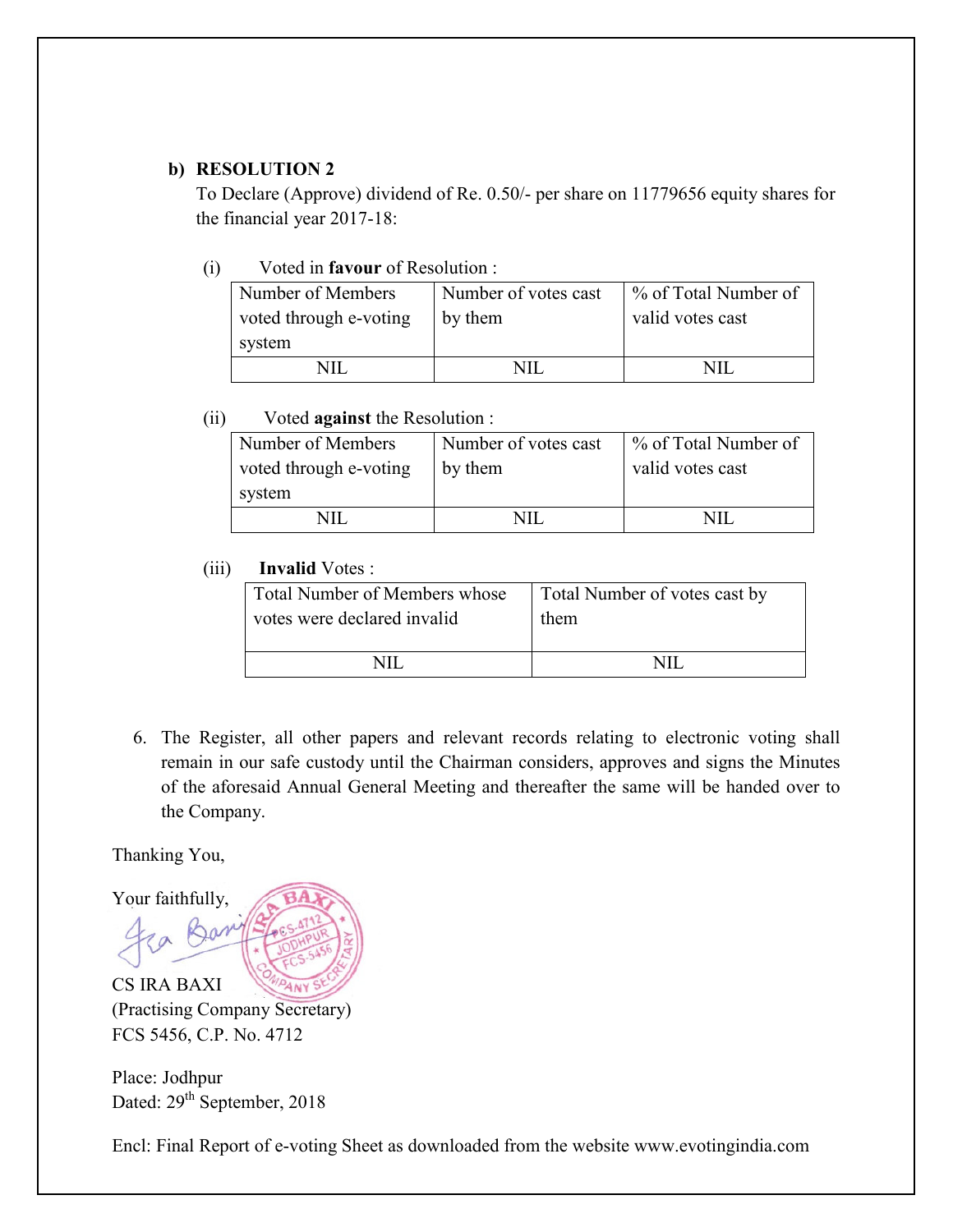#### **Report Generation Date and Time : 29-09-2018:17:31:47**

| <b>EVSN</b>                                         | <b>ISIN</b>      | <b>No of Folios Voted</b> |
|-----------------------------------------------------|------------------|---------------------------|
| 180918029                                           | NE323J01019      |                           |
| Voting Start Date and Time: 26-09-2018 09:00        |                  |                           |
| Voting End Date and Time: 28-09-2018 17:00          |                  |                           |
| Meeting Date and Start Time : 29-09-2018 11:30      |                  |                           |
| Voting Finalisation Date and Time: 29-09-2018 17:31 |                  |                           |
| D <sub>ag</sub> N <sub>a</sub>                      | $V_{aa}$ $C_{a}$ | $V_{\alpha\alpha}$ /0/ \  |

|   | Res. No. | <b>Yes Count</b> | Yes $(\%)$ |                | No Count No (%) TotalCount Total |                |
|---|----------|------------------|------------|----------------|----------------------------------|----------------|
|   |          |                  | $0(0\%)$   | $0 \t 0 (0\%)$ |                                  | $0\quad 0.000$ |
| 2 |          |                  | $0(0\%)$   | $0 \t 0(0\%)$  | $\overline{0}$                   | 0.000          |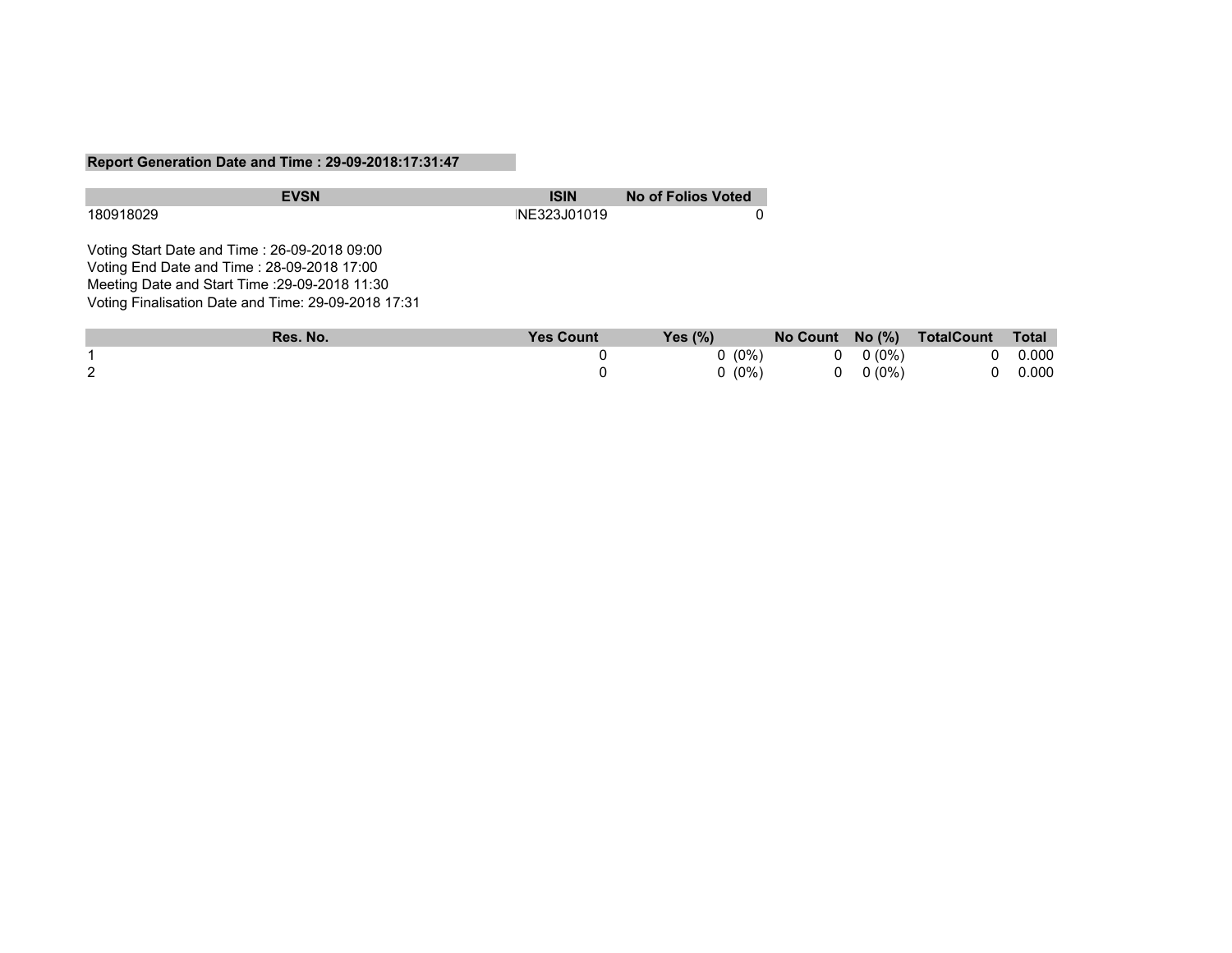#### **File Generated Date and Time : 29-09-2018:17:31:47**

**Shareholder Substatus Memberid Member Name Address No. of Shares Resolution Number No. of Votes for Yes**

No Votes Received for EVSN